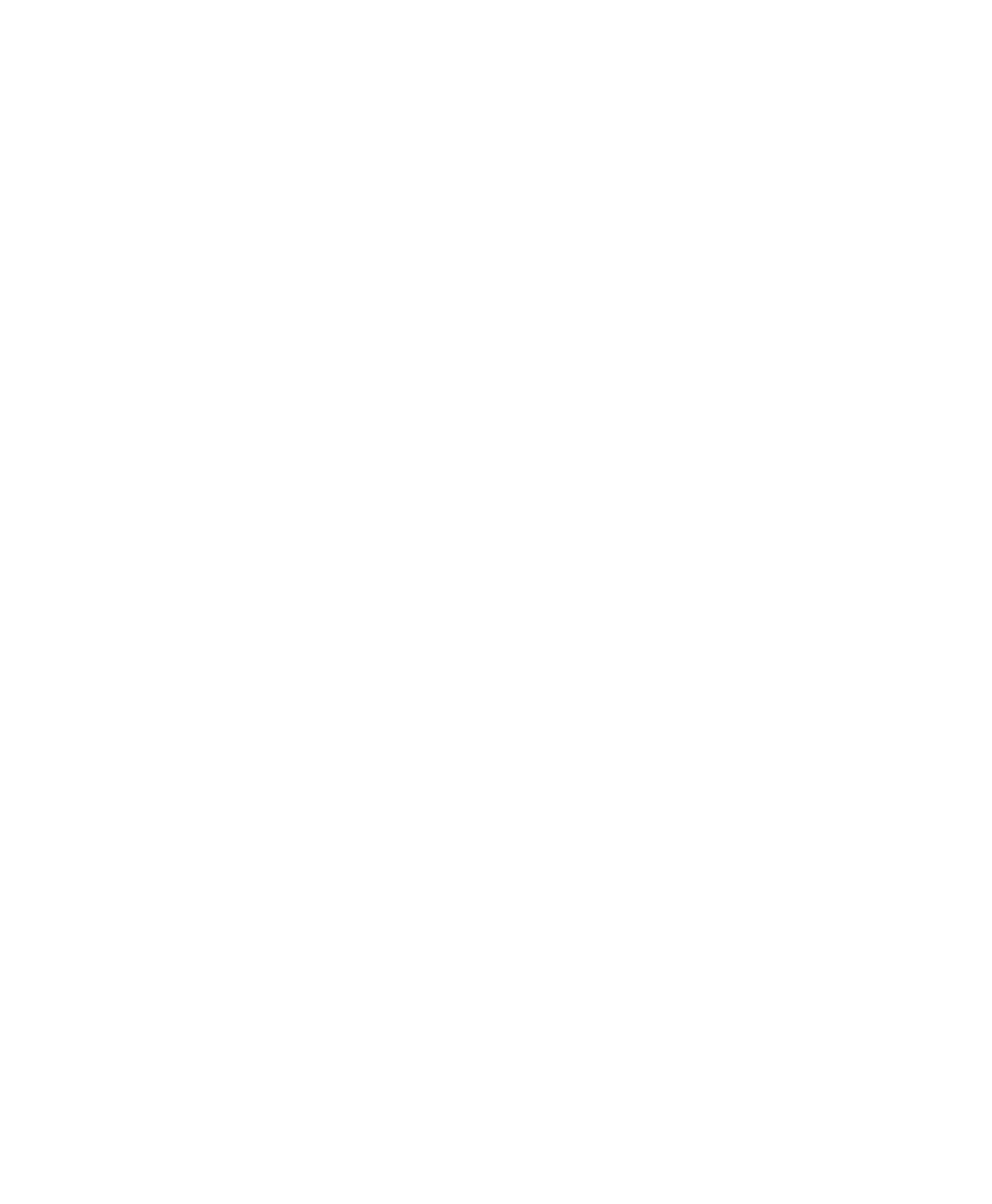

May 29, 2022

### Graduation Sunday/Ascension

**Theme of the day:** *Power from Heaven marches victorious to the ends of the earth.*

## *Preservice music Children's Hand Chime Choir*

*directed by Nicki von Stein (2nd Service)*

**OPENING HYMN** *167 – "Jesus Christ, My Sure Defense"*  (The "Amen" is sung after the last hymn only.)

P: O Lord, open my lips

**C: And my mouth shall declare your praise.**

P: Hasten to save me, O God.

#### **C: O Lord, come quickly to help me.**

P: The Lord is risen, let us worship him.

#### **OH, COME, LET US SING TO THE LORD** *(1<sup>st</sup> service)*

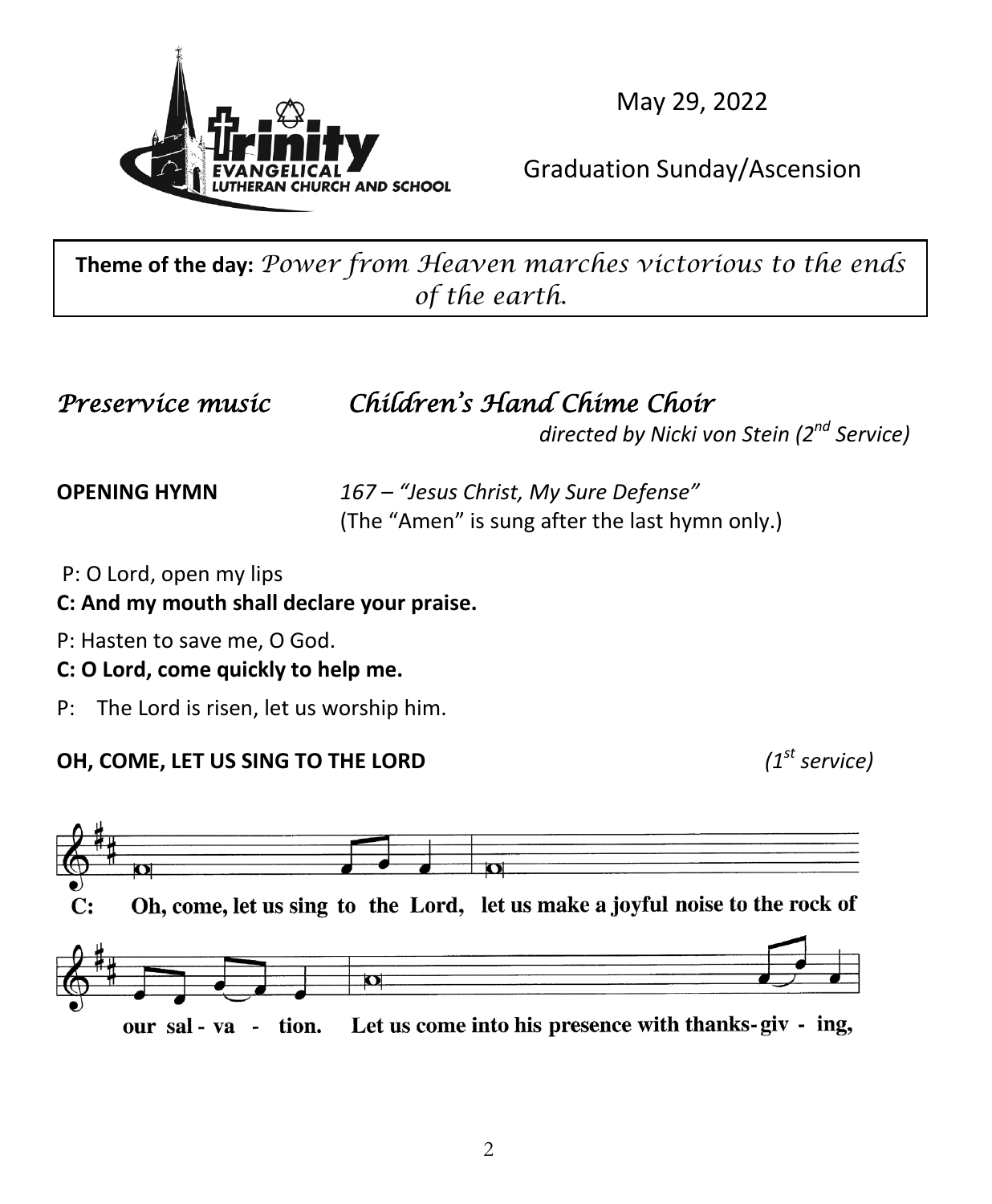

*Children's Choir* "Go Forth" *(in place of the Psalm-2nd service)*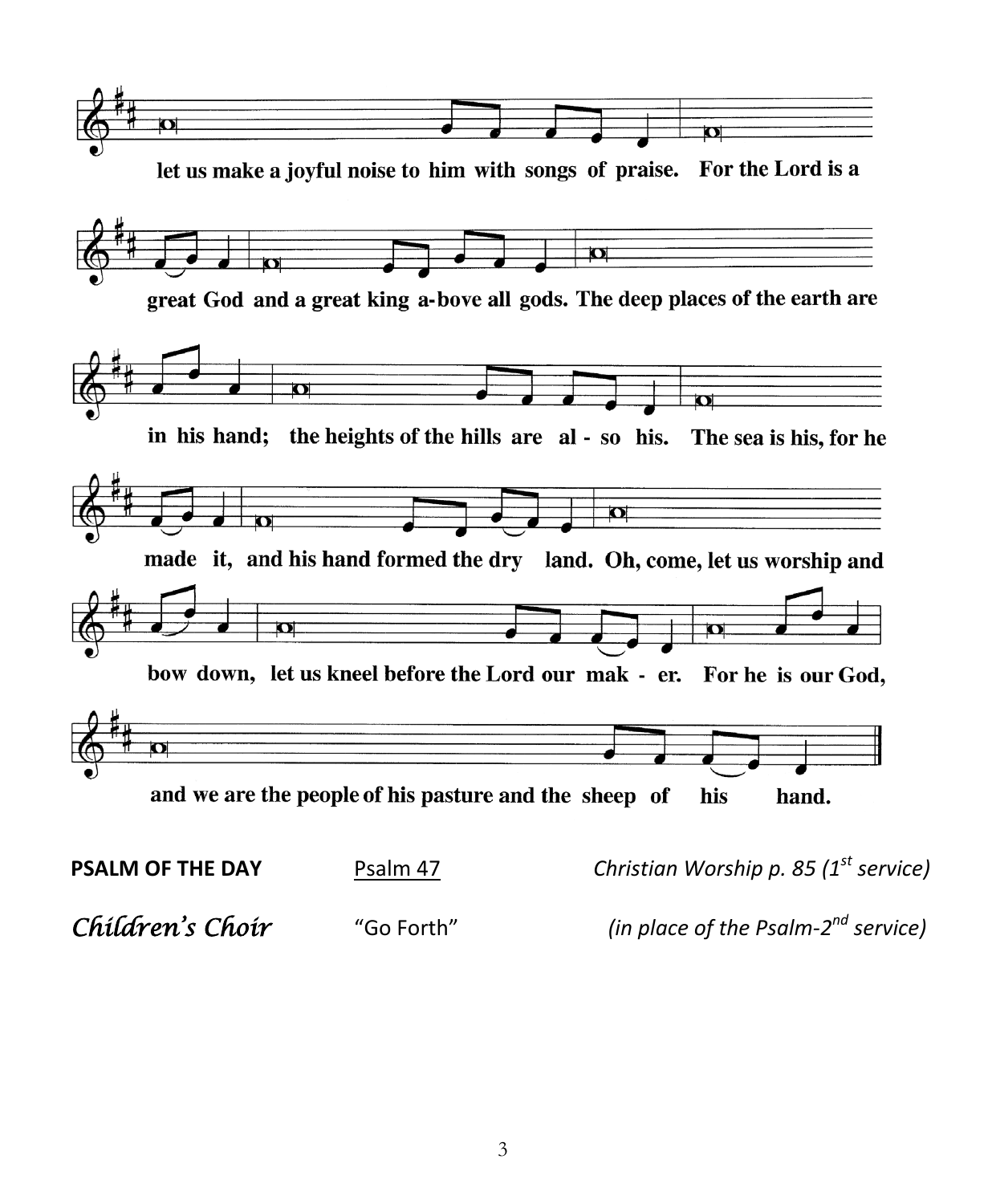#### **LESSON – Revelation 19:11-16**

*St. John sees the ascended Lord as a warrior riding on a white horse fighting against all those who oppose Christ's gospel and his Church.*

 $11$  I saw heaven standing open and there before me was a white horse, whose rider is called Faithful and True. With justice he judges and makes war.  $^{12}$  His eyes are like blazing fire, and on his head are many crowns. He has a name written on him that no one knows but he himself.<sup>13</sup> He is dressed in a robe dipped in blood, and his name is the Word of God. 14 The armies of heaven were following him, riding on white horses and dressed in fine linen, white and clean.  $^{15}$  Out of his mouth comes a sharp sword with which to strike down the nations. "He will rule them with an iron scepter." He treads the winepress of the fury of the wrath of God Almighty.  $16$  On his robe and on his thigh he has this name written: KING OF KINGS AND LORD OF LORDS.

*Please stand.*

#### **GOSPEL – Luke 24:44-53**

*Before he ascends, Jesus promises to send the disciples power from heaven to carry out his mission.*

 $44$  He said to them, "This is what I told you while I was still with you: Everything must be fulfilled that is written about me in the Law of Moses, the Prophets and the Psalms."  $45$  Then he opened their minds so they could understand the Scriptures.  $46$  He told them, "This is what is written: The Christ will suffer and rise from the dead on the third day,  $47$  and repentance and forgiveness of sins will be preached in his name to all nations, beginning at Jerusalem.  $48$  You are witnesses of these things.  $49$  I am going to send you what my Father has promised; but stay in the city until you have been clothed with power from on high."  $50$  When he had led them out to the vicinity of Bethany, he lifted up his hands and blessed them.  $51$  While he was blessing them, he left them and was taken up into heaven.  $52$  Then they worshiped him and returned to Jerusalem with great joy.  $53$  And they stayed continually at the temple, praising God.

#### **SEASONAL RESPONSE**

M: The Lord is risen! He is risen indeed! Alleluia! Death has become swallowed up in victory. Alleluia!

*Please be seated.*

**HYMN OF THE DAY** 171 – "A Hymn of Glory Let Us Sing"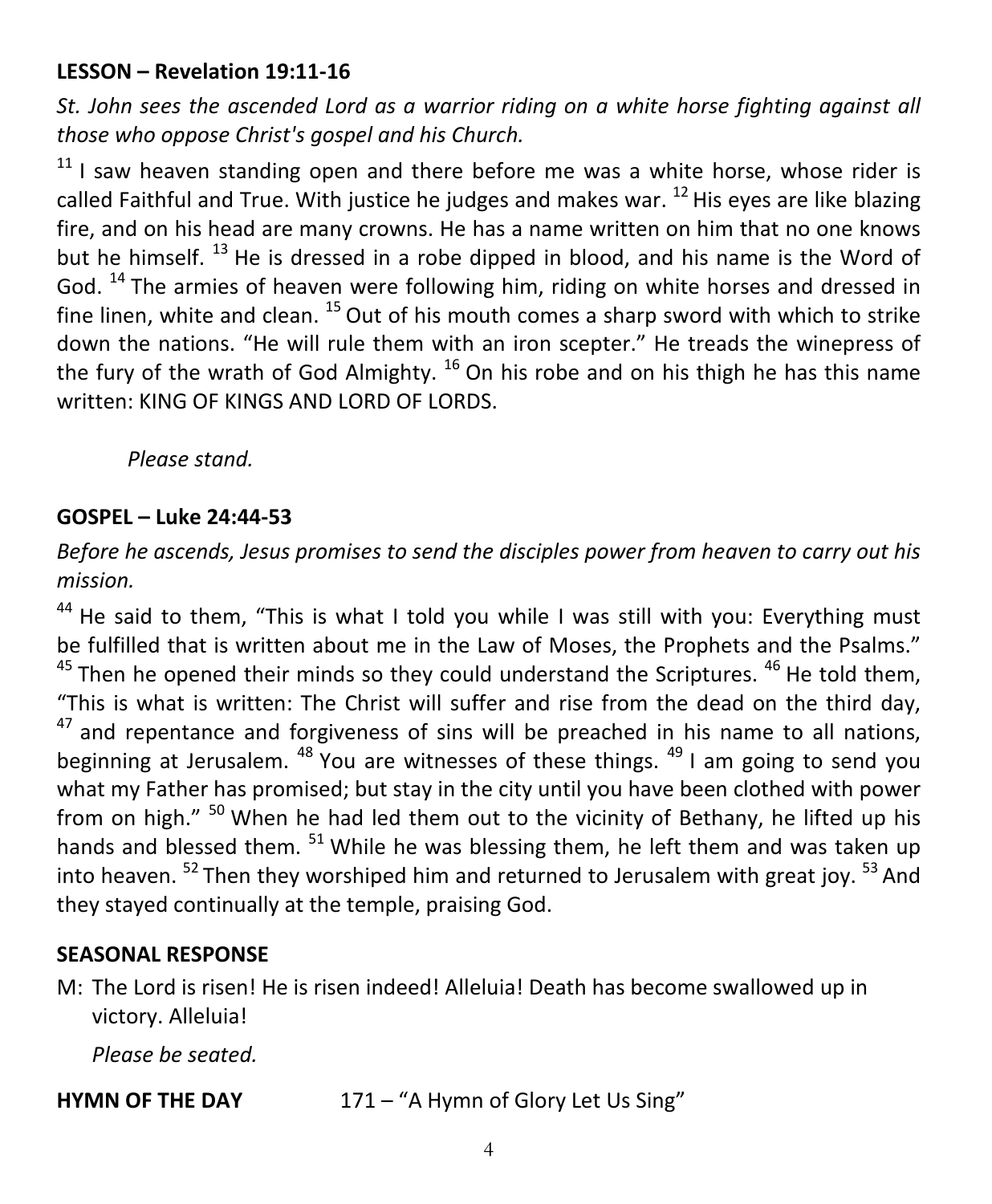#### **SERMON** Text: Acts 1:1-11

In my former book, Theophilus, I wrote about all that Jesus began to do and to teach  $2$  until the day he was taken up to heaven, after giving instructions through the Holy Spirit to the apostles he had chosen.<sup>3</sup> After his suffering, he showed himself to these men and gave many convincing proofs that he was alive. He appeared to them over a period of forty days and spoke about the kingdom of God.  $4$  On one occasion, while he was eating with them, he gave them this command: "Do not leave Jerusalem, but wait for the gift my Father promised, which you have heard me speak about.  $5$  For John baptized with water, but in a few days you will be baptized with the Holv Spirit." <sup>6</sup> So when they met together, they asked him, "Lord, are you at this time going to restore the kingdom to Israel?" <sup>7</sup> He said to them: "It is not for you to know the times or dates the Father has set by his own authority. <sup>8</sup> But you will receive power when the Holy Spirit comes on you; and you will be my witnesses in Jerusalem, and in all Judea and Samaria, and to the ends of the earth." <sup>9</sup> After he said this, he was taken up before their very eyes, and a cloud hid him from their sight. <sup>10</sup> They were looking intently up into the sky as he was going, when suddenly two men dressed in white stood beside them.  $11\textdegree$  "Men of Galilee," they said, "why do you stand here looking into the sky? This same Jesus, who has been taken from you into heaven, will come back in the same way you have seen him go into heaven."

**Theme:** Magnify the blessings and mission of Jesus' ascension!

**HYMN** 169 – "Alleluia! Sing to Jesus"

*Music during the offering will be provided by the Children's Hand Chime Choir under the direction of Nicki von Stein. They will be performing "Jesus Loves Me." (2nd service)*

#### **OFFERING**

**Friendship Registration**

**Guests:** Please fill out name, address, and phone number. **Members:** Please fill out name and any new information.

Check the third box if you intend to commune. *Please, return the booklet to its original location. Thank you!*

*Class speaker & presentation of diplomas will take place during the second service. The 2021 Class Speaker is Izzy Kretz.*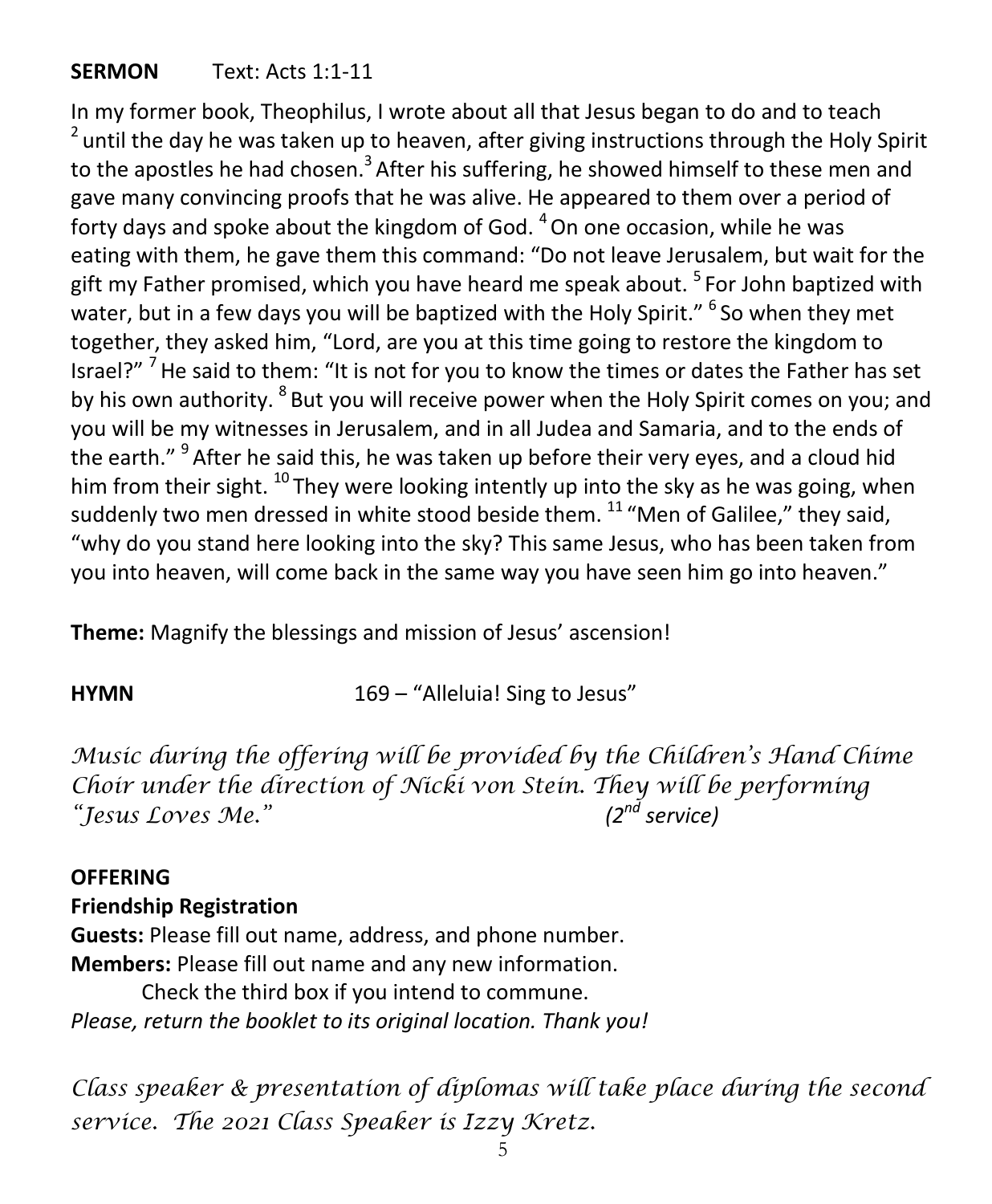#### *Please stand.*

#### **LORD, HAVE MERCY**

P: In the morning, O Lord, I call to you; be merciful to me and hear my prayer.



#### **LORD'S PRAYER**

**Our Father in heaven, hallowed be your name, your kingdom come, your will be done on earth as in heaven. Give us today our daily bread. Forgive us our sins, as we forgive those who sin against us. Lead us not into temptation, but deliver us from evil. For the kingdom, the power, and the glory are yours now and forever. Amen.**

#### **PRAYER OF THE DAY**

P: Lord Jesus, King of glory, you ascended far above the heavens and at God's right hand you rule the nations. Leave us not alone, we pray, but grant us the Spirit of truth that at your command and by your power we may be your witnesses in all the world; for you live and reign with the Father and the Holy Spirit, one God, now and forever.

#### **PRAYER FOR GRACE**

P: O Lord, our heavenly Father, almighty and everlasting God, you have brought us safely to this new day. Defend us with your mighty power, and grant that this day we neither fall into sin nor run into any kind of danger; and in all we do, direct us to what is right in your sight, through Jesus Christ, your Son, our Lord.

#### **C: Amen.**

**CHILDREN'S CHOIR** "May the Peace" *(In place of the blessing- 2nd service)*

P: Let us praise the Lord. **C: Thanks be to God.**

**BLESSING** *(1st service)*

P: The grace of our Lord Jesus Christ and the love of God and the fellowship of the Holy Spirit be with you all.

**C: Amen.**

**CLOSING HYMN** 369 – "Beautiful Savior"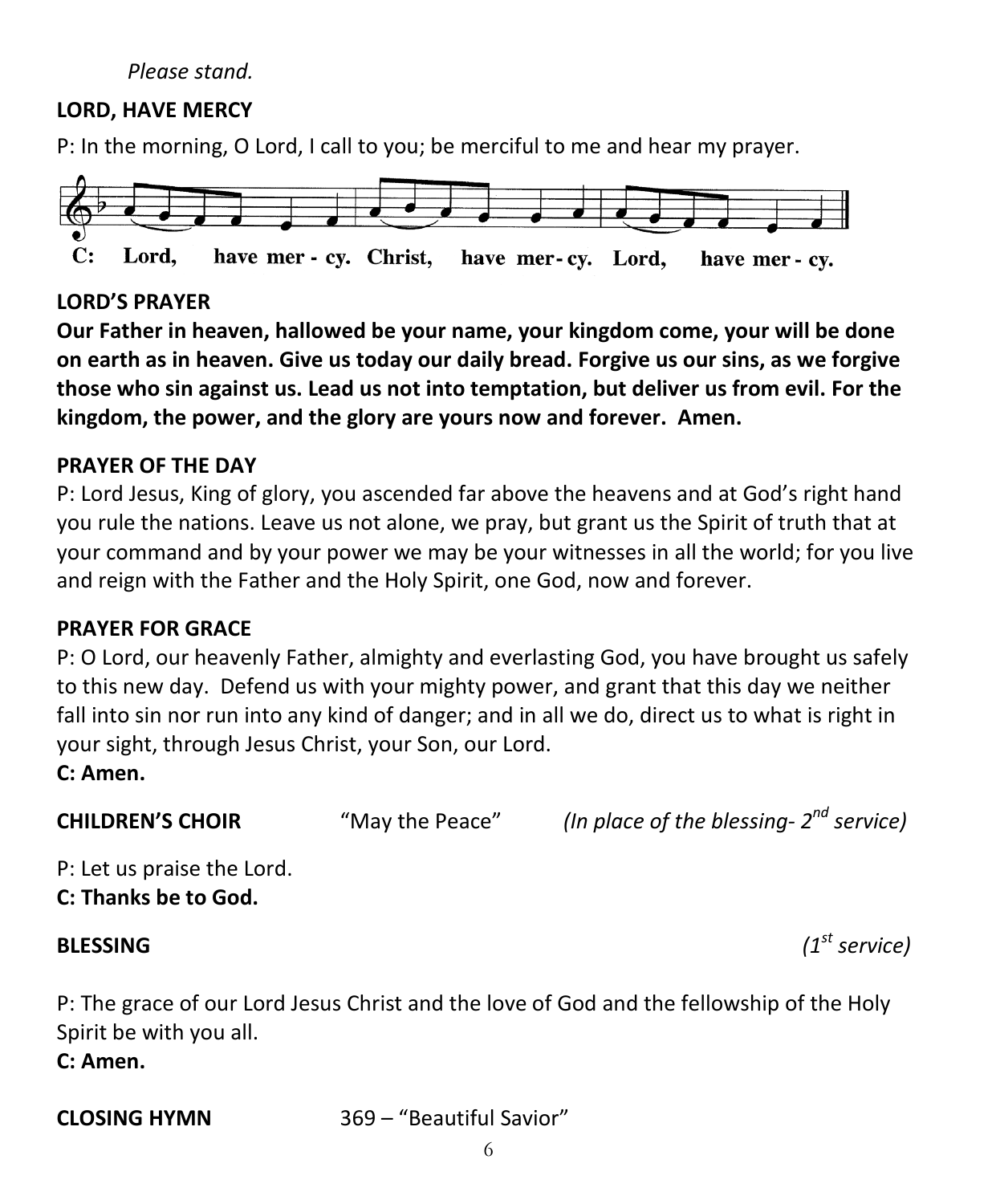

**THE HAND CHIME CHOIR** today is being led by Nicki von Stein. Members are: Wilber Boehm, Emmalee Norway, Ashlyn Wiles, Miranda Achey, Zach Achey, Bella Norway, Olivia Siefker and Ella Kretz. We thank God for their abilities. We also thank the musicians for using these gifts to beautify our worship.

**BEGINNING JUNE 14TH, MIDWEEK SERVICES** will return on Tuesday evenings at 7pm. The dates will be June  $14^{th}$ ,  $21^{st}$ ,  $28^{th}$ , and July  $5^{th}$ . Elders will reevaluate after July  $5^{th}$ .

**TEACHERS** are still needed for 4 Sundays in July for Sunday School! This would be to teach upper grades 4 through 7. Teaching materials are provided. Please contact Jenny Boehm at 262-391-7994.

**TRINITY LUTHERAN SCHOOL** is starting to plan for the 2022-2023 school year. As we continue to grow we are opening up new opportunities for volunteers at school. Some of the ways to volunteer are recess, lunch room, and in the classroom. We will have many new opportunities for volunteers in the classrooms this year so if you enjoy reading, writing, and arithmetic, now is your chance to pass your love of these subjects onto our students! If you are interested and available, please contact the school office or George Norway.

**SHARE THE ABUNDANCE!** The Outreach Committee is planning a produce give-away this summer. So, if you're planning a garden, why not plant a couple of extra tomatoes, or an extra row of beans? The event is planned for each Sunday July. If your garden does amazingly well this year, why not share? Please bring your produce to the church basement on Sundays. Canned goods and baby formula are also welcome!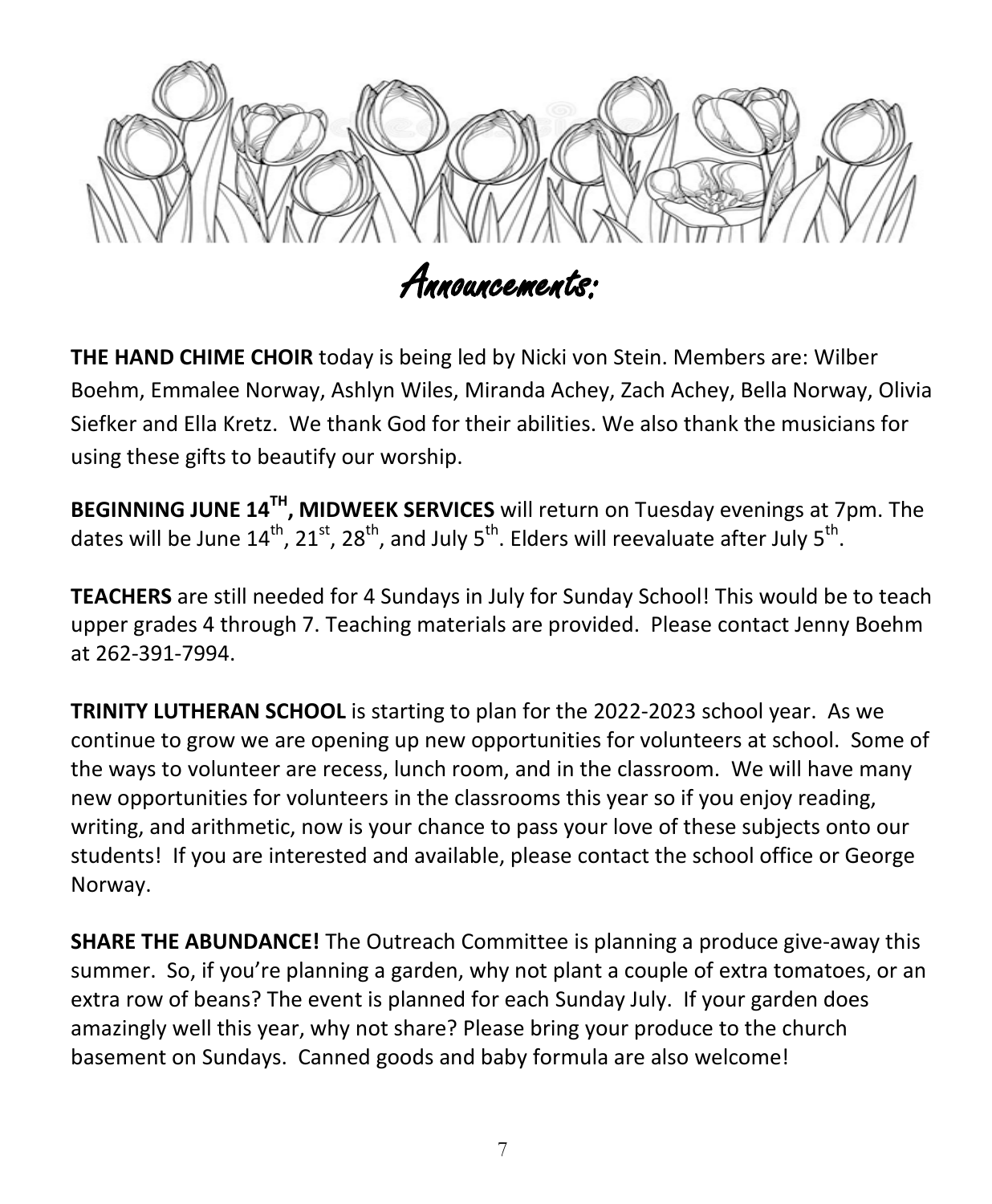

 **GRADUATES:** If you are graduating from high school or college this year, please contact the office at 419.326.4685 or tlsoffice@tlcjenera.org by June 12. Please list the date, school, and your future plans (for high school students) or degree (for college students).

**MORNINGS WITH MOMMY SUMMER PARK PLAY DATES:** Bring all your kids/grandkids both big and small. Join us at the Jenera Park starting at 9:30 on the 1st and 3rd Mondays of June, July, and August. Come when you can. Stay as long as you are able. Enjoy the sunshine and some fresh air. Let your kids play and burn off some energy while you talk with other adults. Our regular Mornings with Mommy program will start again on September 19 and 20. Online registration is open at [tlcjenera.org.](http://tlcjenera.org/) Pick up theme schedules, play date information, and brochures in the back of church. Questions?-- Contact Jenny Boehm (262)391-7994 or [mwmtrinity@tlcjenera.org.](mailto:mwmtrinity@tlcjenera.org)

**I SPY SALVATION'S STORY:** A fallen tower, a basket in a river, a small crown,burning coals...what can it all mean? Young investigators will gather clues, dig into the Bible and put all of the pieces together to unearth God's plan of salvation. With I Spy Salvation's Story, kids will discover Old and New Testament Bible stories that they will never forget. Summer Sunday School begins next Sunday, June 5 from 9:20-10:10 AM. Preschool students and students entering Kindergarten will continue their class in the church basement this summer. Children entering Grades 1-3 will be in the school in the Preschool room and children entering Grades 4-7 will be in the 7-8 grade classroom. Be sure to de-brief your investigator(s) on your way home or during Sunday lunch!

**VACATION BIBLE SCHOOL:** Join us for "The Tree of Life" VBS on **Sunday, July 17 to Thursday, July 21 from 6:00-8:00 PM.** *(Please note the slight date change because of conflict with the Arlington Festival parade.)* Each day of VBS will explore Bible accounts that guide us through the epic story of salvation. Learn how Jesus' cross became the tree of life in which God forgives and gives us everlasting life through five interactive Bible lessons, music, games, crafts, and snacks. Registration is open for children **ages 3-11**. Register online at [tlcjenera.org](http://tlcjenera.org/) or fill out the registration form in the back of church. Questions-contact Jenny Boehm (262)391-7994 or [mwmtrinity@tlcjenera.org.](mailto:mwmtrinity@tlcjenera.org)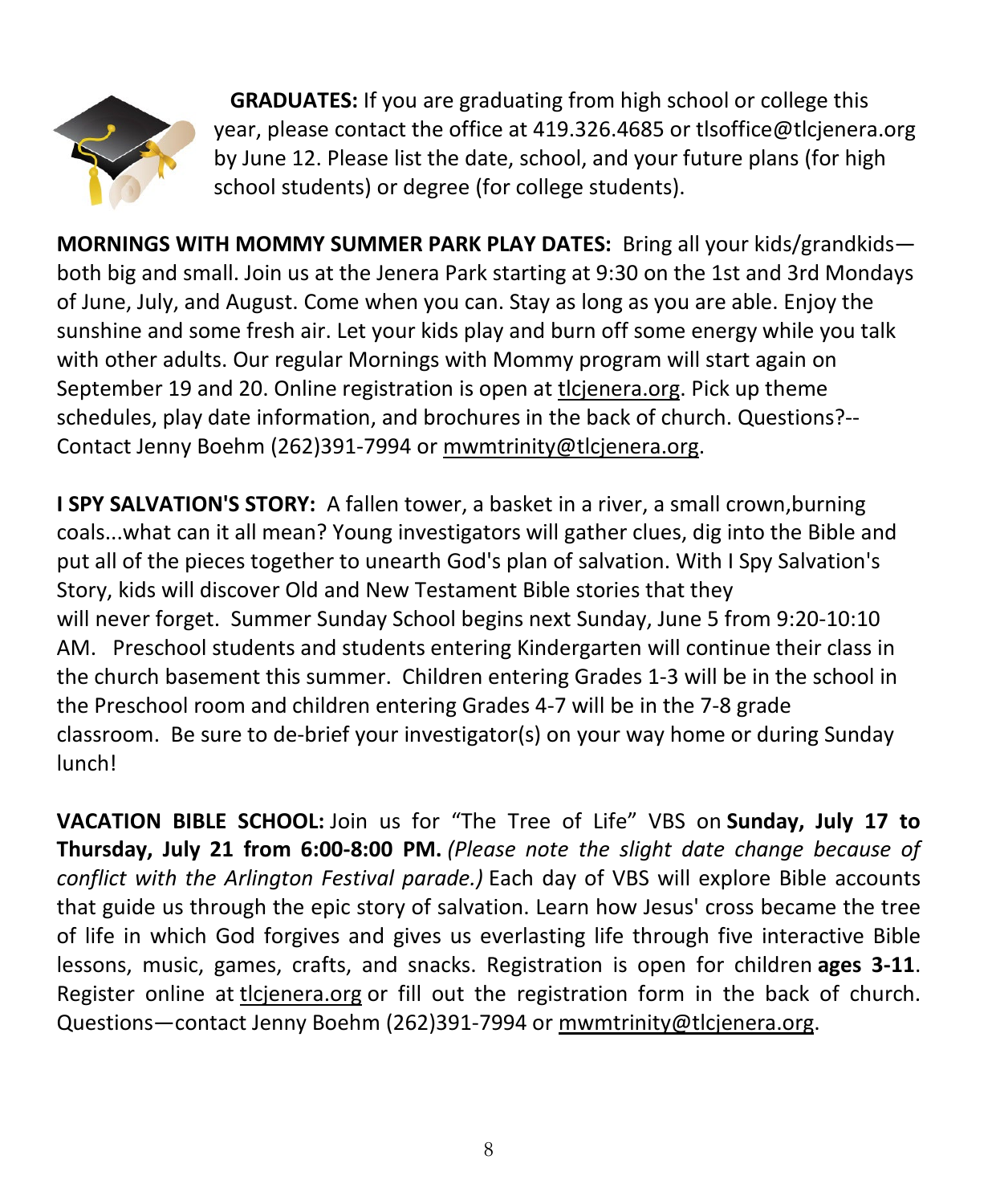## Thank you!

Trinity Lutheran Church would like to recognize and thank Barb Stamper for her hard work, time commitment and planning that she has put into the 40+ years of teaching Sunday school. Thank you for bringing Glory to God in serving these little ones.

I would like to thank everyone who helped with the Spring LWMS Rally. Whether it was preparing food, donating food, helping with registration, stuffing folders, counting votes, or helping to set up for the rally, it was really appreciated by everyone who attended the rally. A big thank you and God's Blessings to all of you. Cheryl Kretz

**A BUS FUND** has been established to replace Bus #6, which is aging poorly. Please consider donating. To do so, please specify "Bus Fund" on your envelope. We thank you for keeping our school children safe!

**ABORTION BIBLE STUDY** -- On the first and last Sunday of the month of June, Pastor will lead a Bible Study about Abortion. Abortion is one of culture's most complex debates, spilling onto street corners, courtrooms, and social media. But what does the Bible say about this issue, if anything? How should followers of Jesus feel personally about abortion? Especially considering recent cases before the Supreme Court, it is good for us to know what God says about this issue, but also how we can talk about it with others. If you have any questions about this or topics specifically that you would like to discuss, please let Pastor know by emailing him at [pastormattn@gmail.com.](mailto:pastormattn@gmail.com) Or you could write a note and leave it in his mailbox in the church basement.

**TLS IS IN NEED** of a full-time bus driver to drive morning and afternoon routes each school day throughout the school year. We are also in need of substitute bus drivers. If you are interested in either position, please contact the school office or any school board member. Drivers need not be a Trinity member, so if you know of someone who may be interested, please share with them. If you can only help on certain days or at certain times, please think about it.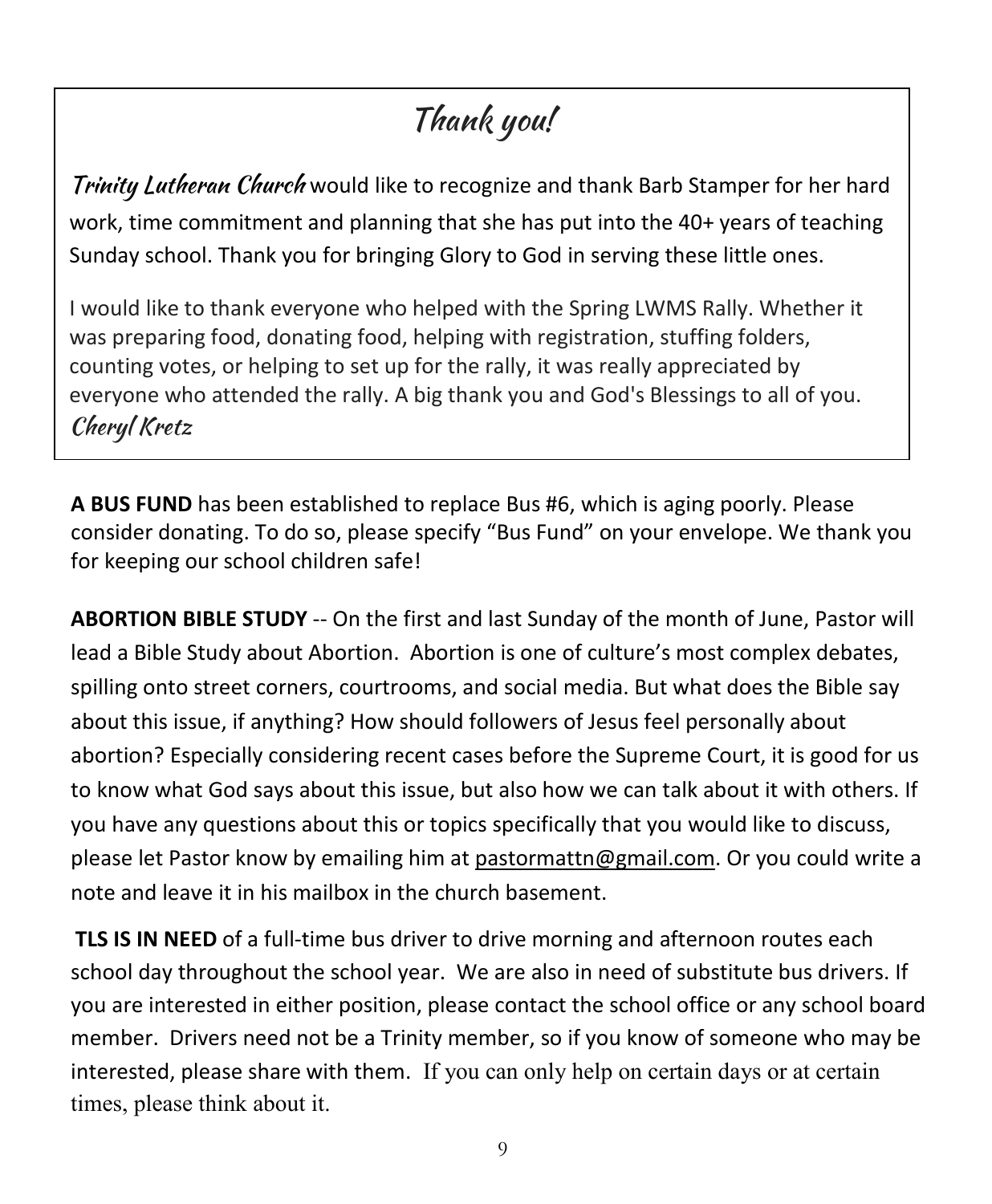**CLASSROOM ARRANGEMENTS** for 2022-2023: Because we did not receive a graduate to replace Mrs. Baumann, the Board of Education will keep looking to see if there are any other ways to fill the 3rd & 4th grade vacancy. If they should not be able to, they have settled on a plan for next year. The grade splits will remain the same from this year. Mr. von Stein will teach 6th-8th grades and Mrs. Kretz will teach 3rd - 5th grades. Mr. Falck will also be school music director for next year also. When the opportunity to call a new 3rd & 4th grade teacher arrives next October, we plan to do that. God's blessings to all our teachers and leaders that God has given our school.



**THE 2022 WELS** International Youth Rally will be held at the University of Tennessee from June 28th-July 1st. If you are interested in going please contact Kathy Miles at 419.348.3075, so we may sign up as a group before the end of the month.

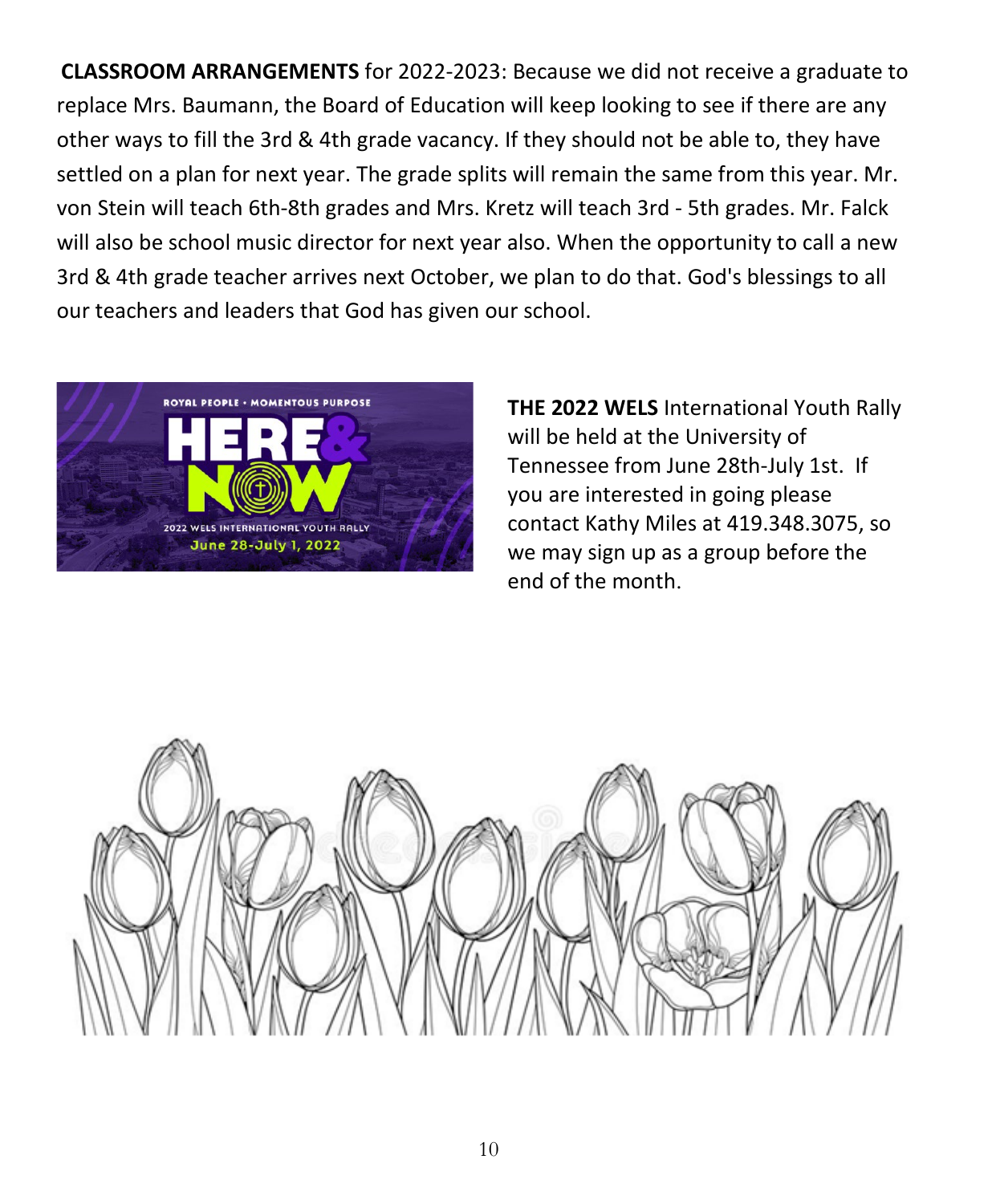

# *Izzabella Kretz Abigail Miles Trenton Siefker*

*"Peace I leave with you; my peace I give you. I do not give to you as the world gives. Do not let your hearts be troubled and do not be afraid" (John 14:27)*

*Join us in congratulating these fine students for a job well done. God's blessings on their futures!*